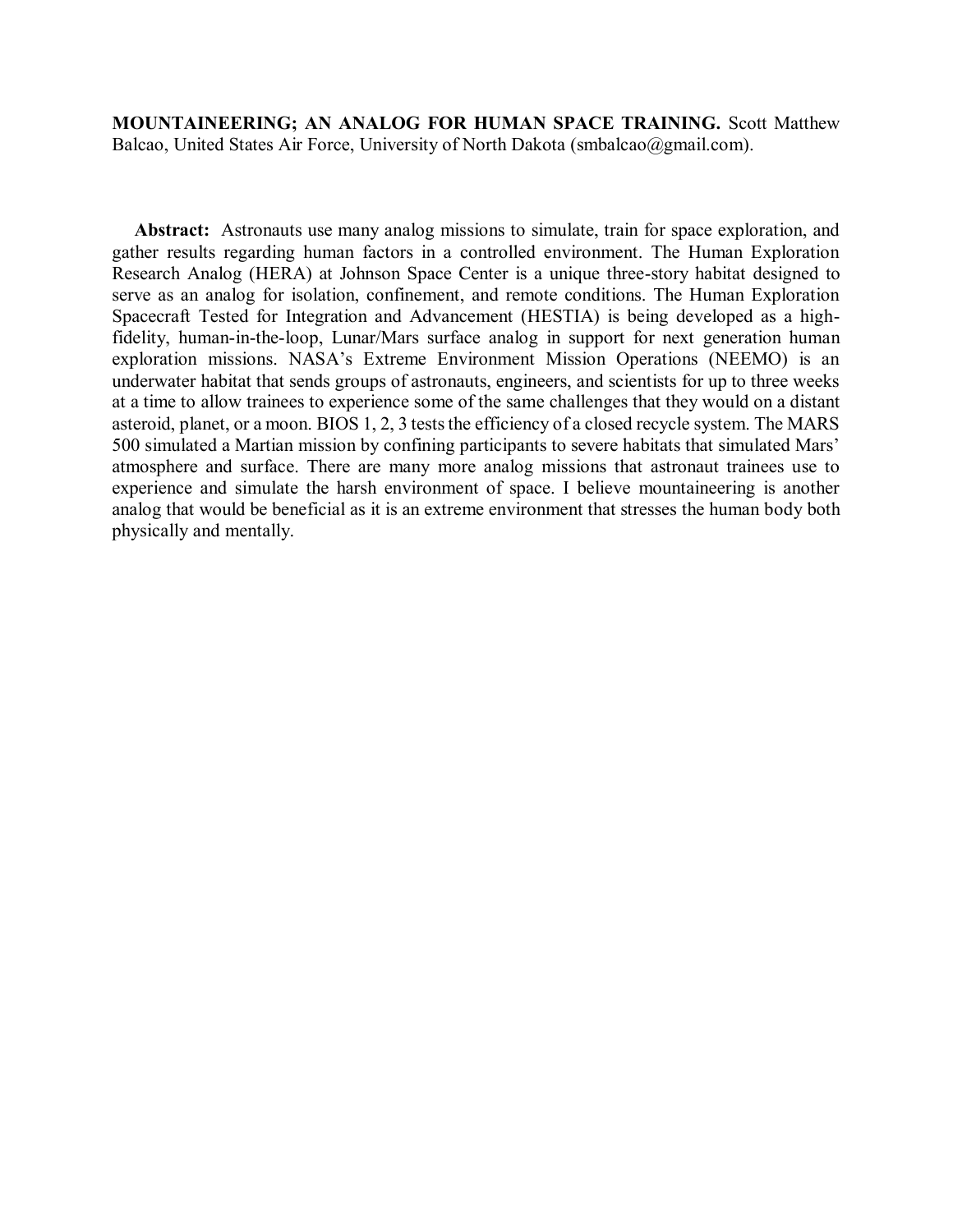**RADIATION EFFECST ON PLANTS IN LONG-DURATION SPACE FLIGHT.** Scott Matthew Balcao, United States Air Force, University of North Dakota (smbalcao@gmail.com).

**Abstract:** Plants are quite persistent and can grow in less than optimum conditions. One external environment that has a profound impact on a plant's life cycle is radiation. Radiation can either improve or hinder a plant's ability to flourish. From the research gathered it has been concluded that plant's ability to tolerate radiation and still grow is determined by four conditions: (1) When in the plant's life cycle the radiation is emitted,  $(2)$  The duration of the exposure, (3) the type of radiation being emitted, (4) The type of plant that is being exposed to the radiation. Under the right conditions plants could grow faster, yield more, and create a newer generation of radiation resistant plants.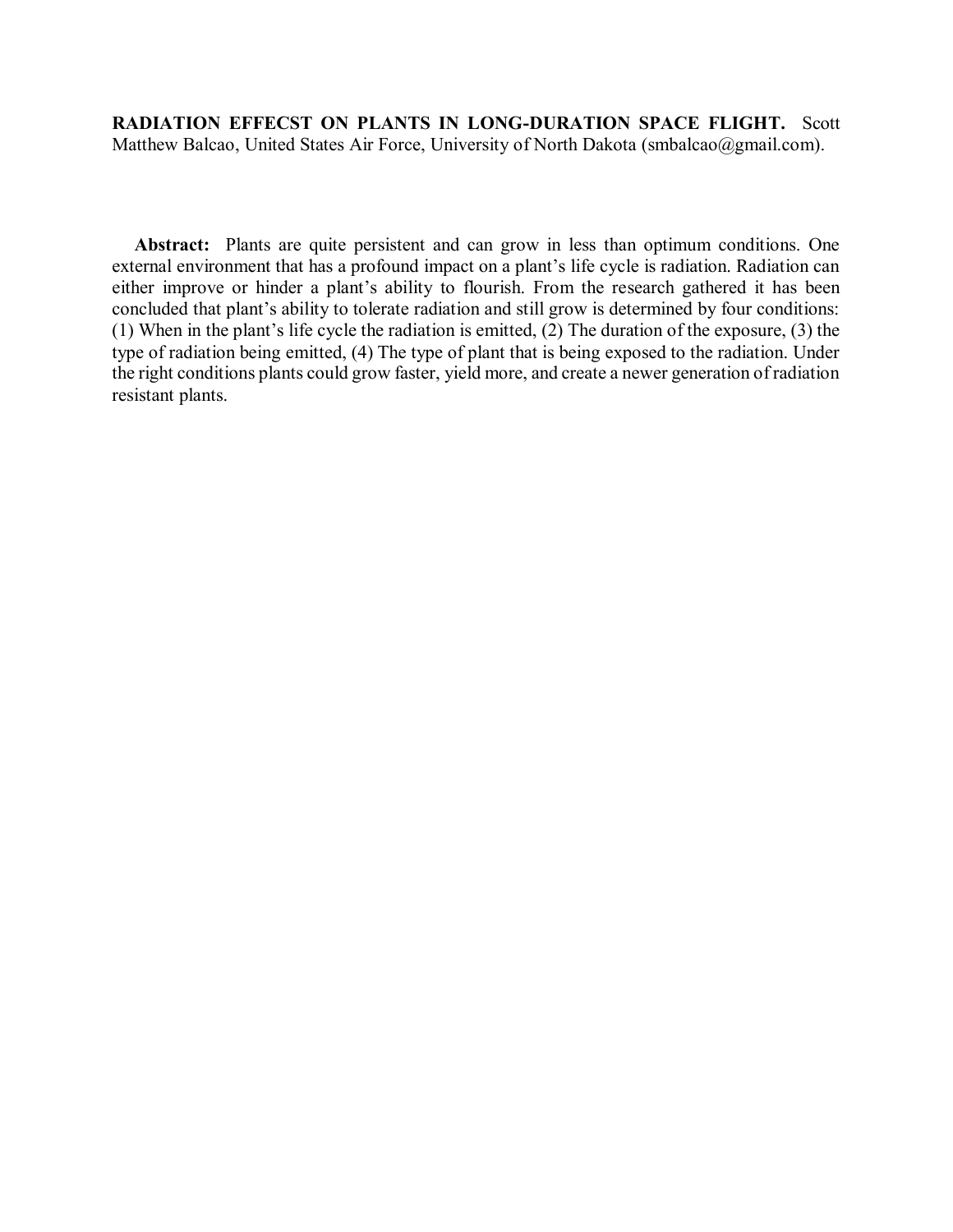# **EPIGENETICS AND HUMAN SPACEFLIGHT PHYSIOLOGY.** Lindsey Berger,

University of North Dakota (lindsey.d.berger@und.edu).

**Abstract:** Space travel is taxing on the human body. Physiological changes are noted in every body system and can arise quickly. New studies are revealing that these changes go down to the molecular level and affect the DNA of astronauts. Epigenetics is the study of changes in gene expression, or the "on" or "off" switches in our genetic code that control physiological responses. A prominent study in the emerging field of space epigenetics is the twin study, which placed one twin in space for a long duration mission of one year. The results showed changes in the epigenetic responses of the immune system during long duration spaceflight. These changes, combined with other stressors (such as radiation, workload, and microgravity), can and will have consequences on the health of future astronauts. For future long duration spaceflight, methods to examine ongoing epigenetic changes as the crew travels will be needed. This poster presentation aims to give an analysis of known effects of epigenetic changes on the immune and nervous systems, along with study methodology.

**Keywords:** epigenetics, spaceflight, physiology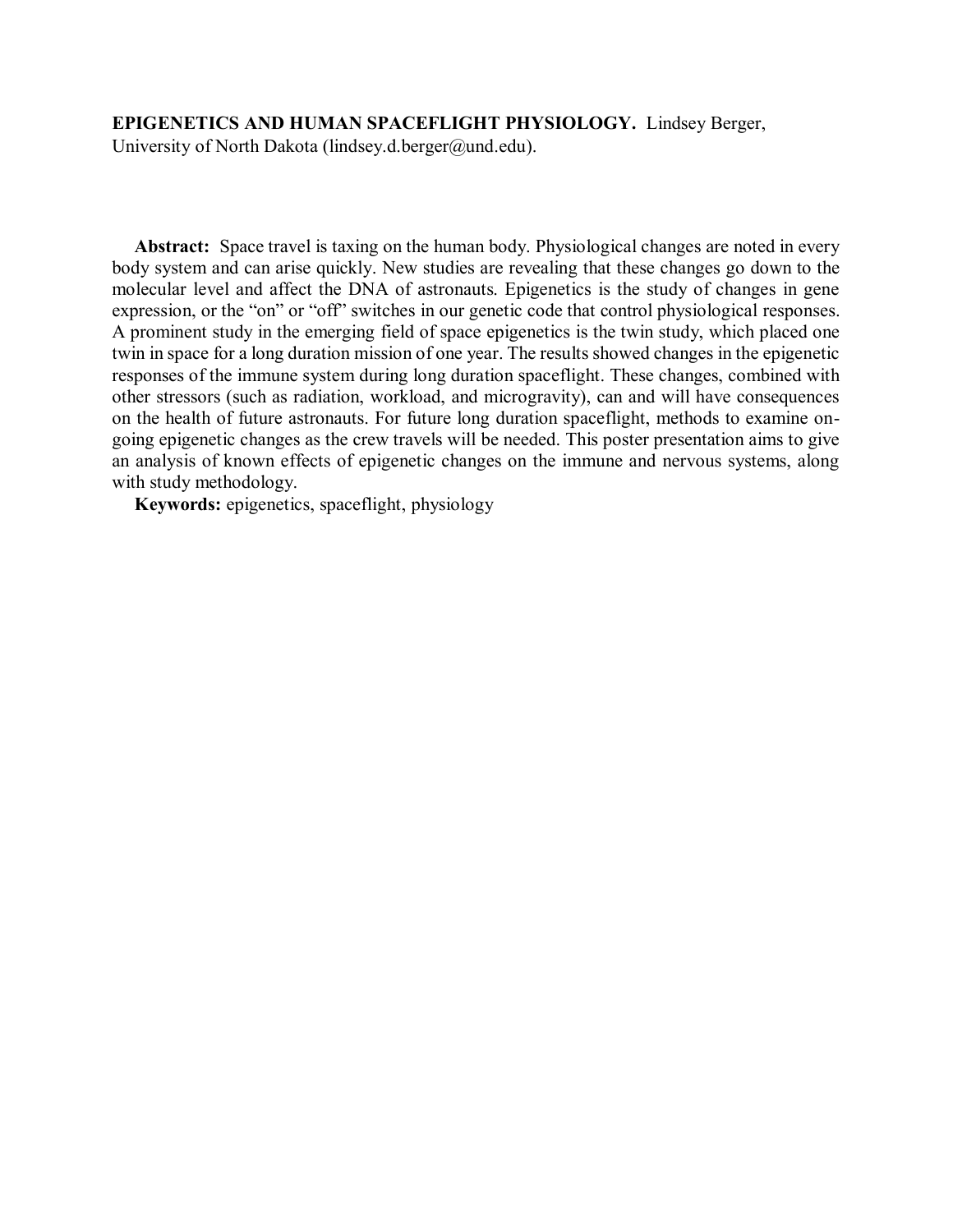# **Dinoflagellates (Bioluminescent Phytoplankton): A Study of Enzyme Kinetics in Microgravity.**

James R. Stoffel<sup>1</sup>, Laura L. Banken<sup>2</sup>, Sophie Orr<sup>3</sup>, Terry E. Rector<sup>4</sup>, Fred Bourbour<sup>5</sup>, Dario Schor<sup>6</sup>, Eryn A. Beisner<sup>7</sup>, Michael S. Dodge<sup>8</sup>, Marissa Saad<sup>9</sup>University of North Dakota, Grand Forks, ND, 58202, USA

Biochemical pathways evolved under Earth gravity conditions. A growing number of studies are revealing how changes at the cellular level occur in response to the microgravity environment. However, a comprehensive understanding of these changes and their effects remain a long way off and detailed study on how the microgravity environment affects enzyme kinetics remains largely undetermined. Some longer duration studies have revealed upregulation of proteins and even production of enzymes that were never demonstrated to be present in the proteome of the model organism on Earth. Other studies have shown that protein conformations can alter in microgravity. Understanding these cellular shifts and their physiological effects on organism health and viability is crucial to transitioning from short duration to long duration spaceflight missions.

The objective of this study is to clarify how microgravity influences biochemical processes by investigating the alteration of the luciferin-luciferase bioluminescent pathway of the Dinoflagellate species *Pyrocystis fusiformis*. Dinoflagellates are non-motile, photosynthetic microorganisms which live in marine environments and produce bioluminescence.

Here, we investigate enzyme kinetics of the bioluminescent pathway in Dinoflagellates. The Dinoflagellates are stimulated to trigger their bioluminescent pathway involving their luciferinluciferase reaction during a microgravity flight. The intensity and wavelength of the light is measured and compared to a ground control. Bioluminescence was chosen for this study both to elucidate enzymatic pathway changes during microgravity exposure and as it pertains to a growing number of fields including biomedical, biotechnical, and spaceflight applications.

<sup>1</sup>Team Captain, NASA Extravehicular Activity Instructor & Flight Controller, Graduate Student, Department Space Studies, and Senior AIAA Member. 2 Team Captain, Biochemist/Micobiologist, Graduate Student, Department of Space Studies. 3 Archeologist, Graduate Research Assistant, Department of Space Studies. 4 Senior Project Engineer, PhD Candidate, Department of Space Studies. 5 Sofware Engineer PhD Candidate Department of Space Studies. 6 Software Engineer PhD Candidate Department of Space Studies

7 NASA Extravehicular Activity Instructor & Flight Controller, Graduate Student, Department Space Studies.

8 Principal Investigator, Assistant Professor, Director of Graduate Studies, Department Space Studies.

<sup>9</sup> Co Program Coordinator, Department of Space Studies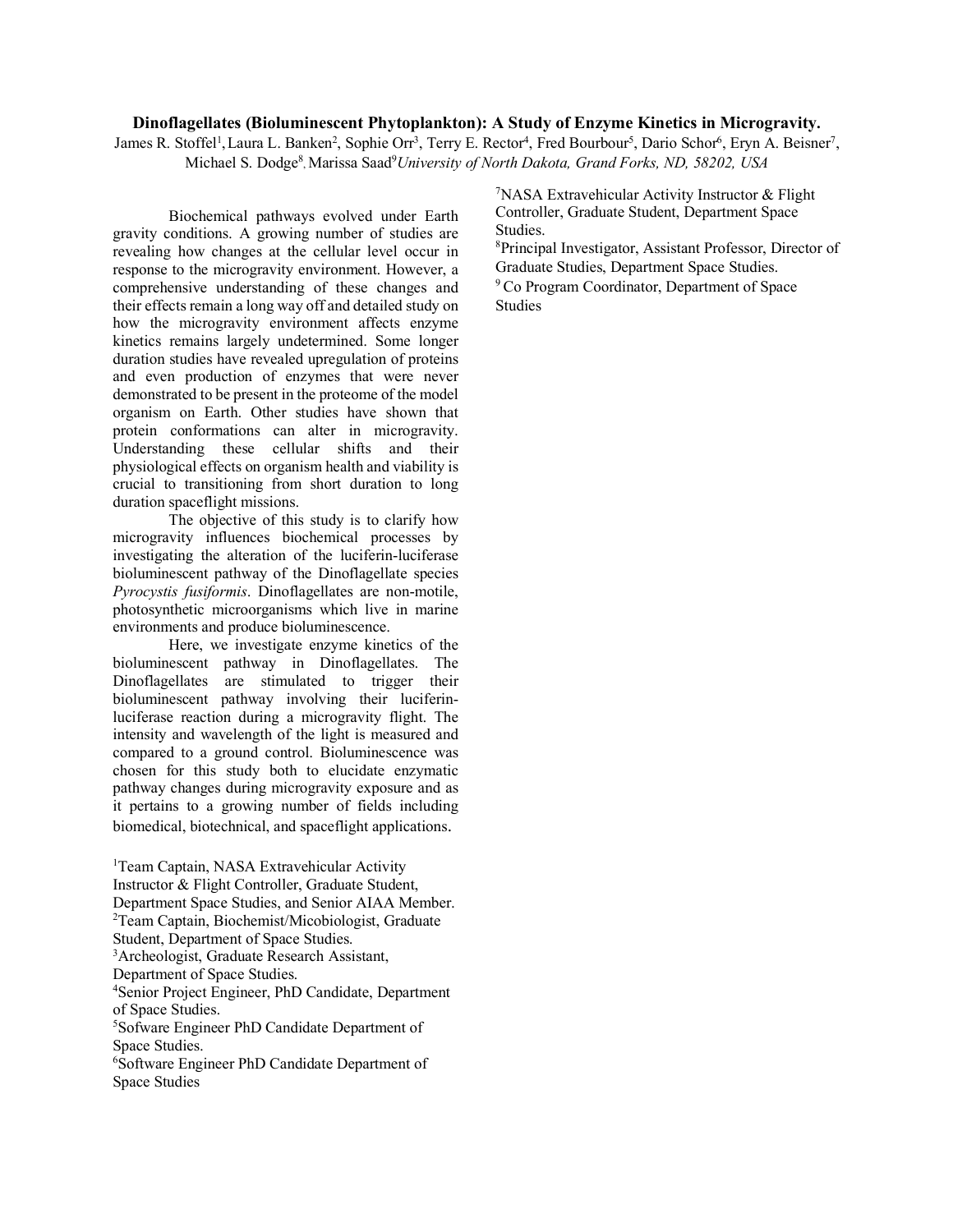# **Abstract**

Did the entrepreneurial culture of SpaceX enable the earlier success of the Falcon Heavy over an arguably more risk-averse government culture present in the NASA Space Launch System (SLS) program? Although Falcon Heavy and SLS will provide similar heavy lift capabilities, there is a noticeable difference between the implementation of Falcon Heavy and the implementation of SLS, which has not yet been achieved. To resolve the question of why the two similar programs are working under such different timelines, this research effort compares the program management schemes of NASA's SLS and SpaceX's Falcon Heavy vehicle. Several assumptions are considered during this study: (1) that there is enough similarity between SLS and Falcon Heavy to make a feasible program management comparison; (2) that NASA, as a government entity, is not driven by profit but SpaceX, as a private organization, is focused on profit; and (3) that NASA, as a government entity, may be more constrained by political and funding pressures than SpaceX. Peer reviewed articles are analyzed to include topics such as: the history of risk aversion at NASA (very extensive history) and of SpaceX (questionable history of risk aversion); and the goals of each organization (NASA may be more science-oriented, while SpaceX could be more focused on profit). In order to ensure a thorough analysis, SpaceX and NASA are compared against the criteria for mechanistic and organic organizations as described by Burns and Stalker (1961). These criteria, considered along with the results of Thematic Content Analysis conducted on SpaceX and NASA leadership, are intended to illuminate the differences between SpaceX and NASA that allowed SpaceX to launch its Falcon Heavy vehicle first.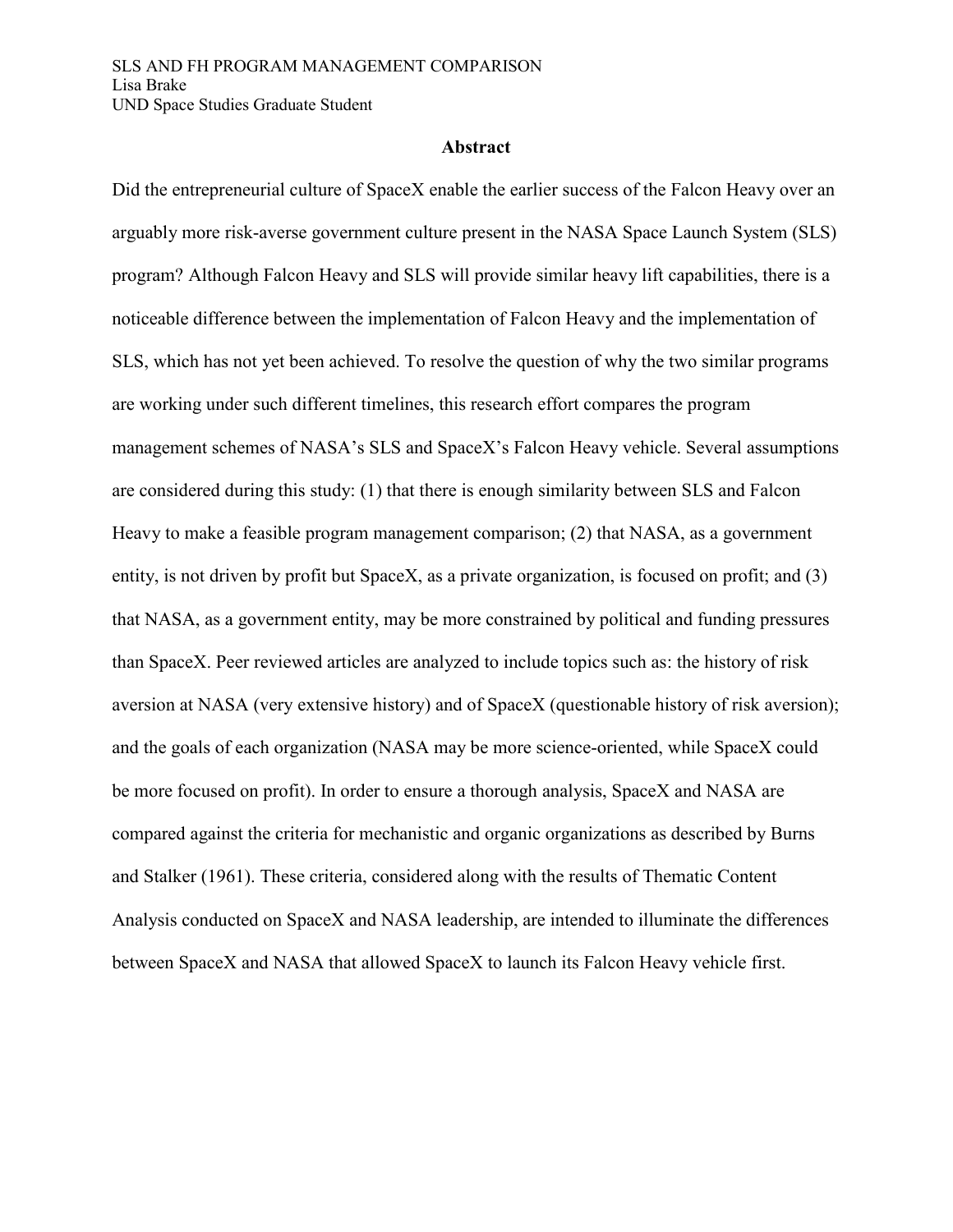## **LIPID DECONTAMINATION PROCEDURES FOR LIFE DETECTION MISSIONS**

D. K. Buckner, University of North Dakota, Department of Space Studies

**Introduction:** Molecular biosignatures are key targets for current, proposed, and future life detection missions. With the high accuracy and low limit of detection (LOD) that new and future instruments require  $(e.g., \leq ppb$  range), decontamination of life detection hardware (especially instruments that handle or process sample) is necessary to prevent false positives for in situ life detection missions.

Fatty acids, a class of lipid ubiquitous in the cell membranes of all terrestrial life as we know it, are a primary molecular target for astrobiology missions. Fatty acids (and other lipids) are of interest because of this biological ubiquity, ability to form through both biotic and abiotic processes, and ability to persist unaltered in the geologic record for millions of years (compared to other biomolecules, which degrade in <thousands of years). Fatty acids have been found in meteoritic material, suggesting they may be common on planetary bodies, including ones that could support life (i.e. Mars, Enceladus, Europa, etc). For these reasons, it is expected that fatty acids could be a key molecular component of extraterrestrial life.

Traditional methods of decontamination for life detection instruments (i.e., cleanroom cleaning techniques and NASA-approved methods for Planetary Protection (PP) compliance, including dry heat microbial reduction [dhmr] and vapor phase hydrogen peroxide treatment [vph]) primarily clean hardware by removing/flushing contaminants off instrument surfaces. However, while these methods are effective at removing the bulk of viable microbes, research suggests these techniques are ineffective at removing dead cells, thus unable to reduce lipid contamination to the  $\sim$ ppb level required by ultra-sensitive life detection instruments. Laboratory standard cleaning methods are highly effective at removing fatty acid contamination, but impractical for instrument decontamination, as they utilize high temperatures and/or chlorinated solvents that are often incompatible with sensitive instrument materials. To accommodate these materials while reducing contamination to ultra-low levels, a new solution is needed.

#### **Knowledge Gap**

There is a knowledge gap in quantifying the effects of decontamination techniques (both traditional and new/non-traditional) on lipid contamination. Newly developed cleaning techniques, such as electron beam irradiation (EBI), show promise for reducing lipid contamination below the ~ppb level mandated by new analytical instrumentation, but additional testing is

required to assess EBI decontamination effects on lipid molecules. EBI is especially attractive because it breaks the bonds of molecular contaminants present, as opposed to wiping or flushing contaminants away. Further, though EBI can destroy some organic molecules and biomolecules, it can be applied to many of the synthetic materials used to construct life detection instruments (i.e. polymers, epoxies, electronics, etc) without destroying or seriously degrading those materials. This provides potential application for efficient whole-instrument decontamination following fabrication.

## **Proposed Solution**

To explore solutions for lipid decontamination, I propose to study techniques that decontaminate by destroying contaminants through molecular bond breaks. I will study both traditional/PP approved and non-traditional/recently developed decontamination techniques for application to life detection instruments, measuring effects on lipid molecules. I hypothesize traditional techniques will be either 1. ineffective at reducing lipid contamination to meet LOD limits, and/or 2. incompatible with instrument hardware. After assessing percent reduction in lipid contamination following traditional treatment, I will explore EBI for 1. ability to eliminate lipid contamination, and 2. material compatibility with instrument components. I hypothesize that EBI will be 1. highly effective at reducing lipid contamination, and 2. compatible with instrument materials, thus a viable decontamination method for application to life detection missions.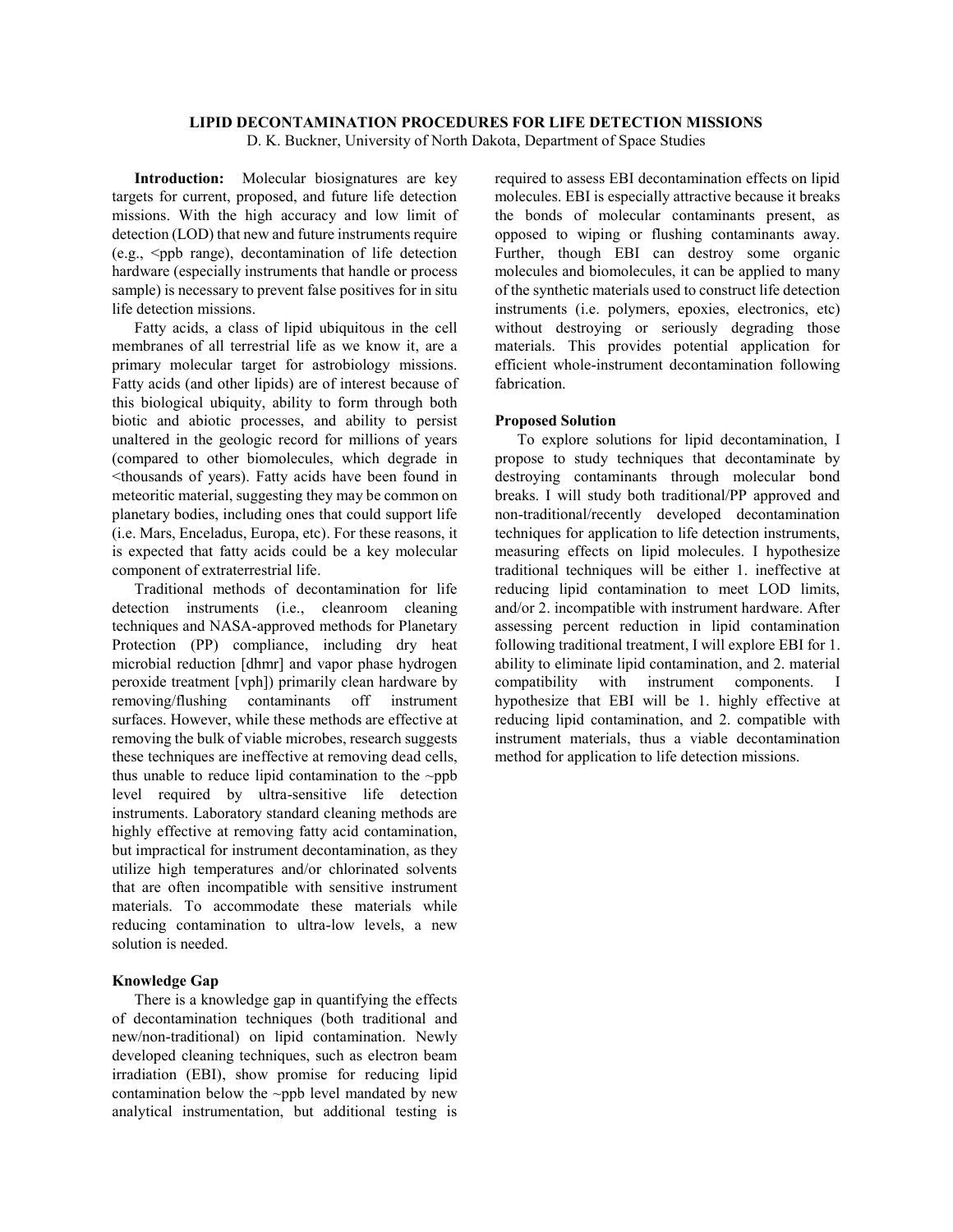An Overview of Sleep Deprivation and its Relationship to Mental Performance. Clift, Joseph<sup>1</sup>, <sup>1</sup>University of North Dakota.

**Introduction:** The environment encountered by astronauts and cosmonauts poses unique challenges to human health. Sleep deprivation has been a problem for the proper execution of space and terrestrial operations. This research discusses the work done on predicting the effects of sleep deprivation on mental performance based on length of sleep deprivation and mental acuity exercise baselines.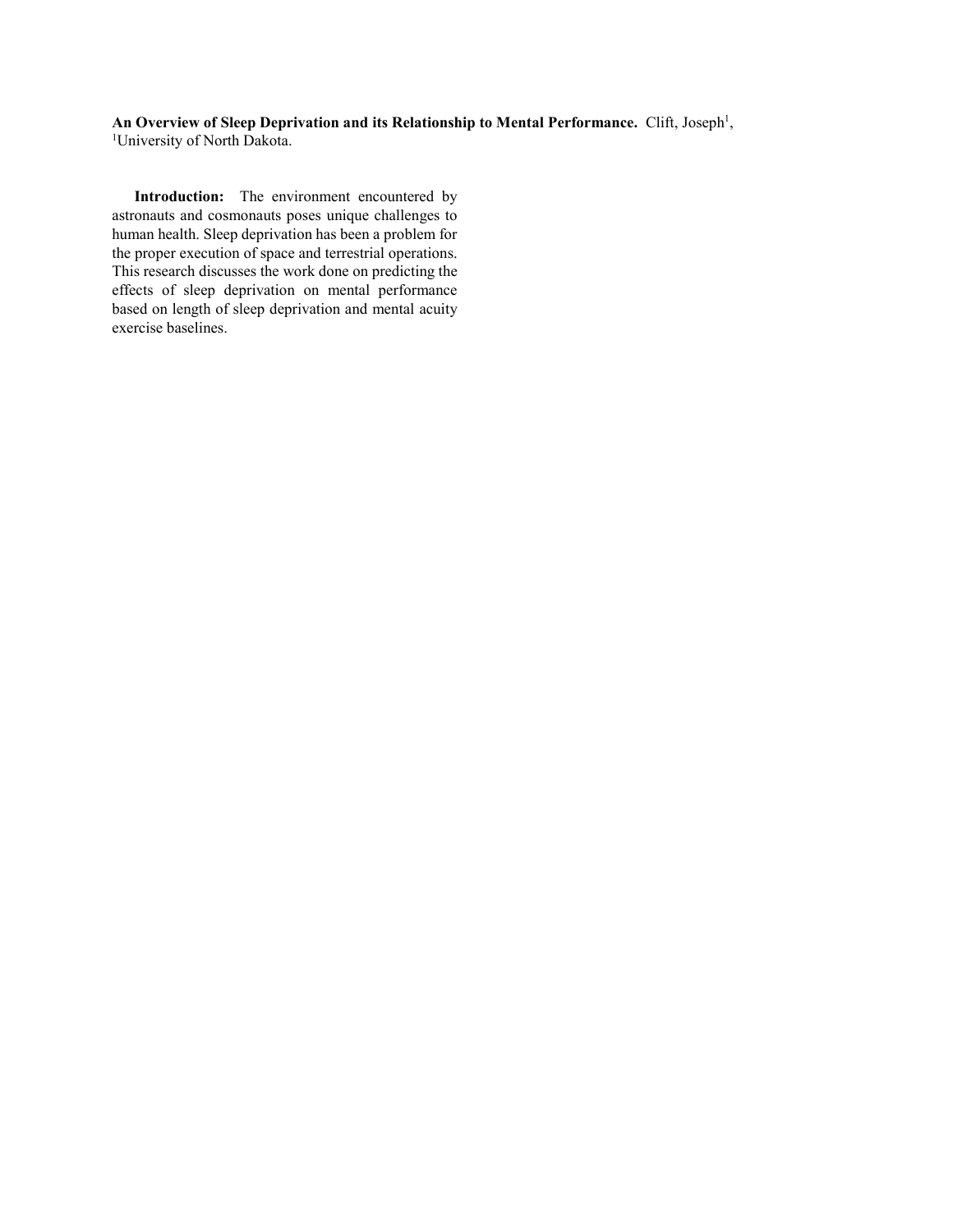**CLASSIFICATION OF A CHONDRITIC METEORITE FOUND NEAR COLGATE, NORTH DAKOTA.**  J. T. Germann, University of North Dakota, Geology and Geological Engineering (justin.t.germann@und.edu).

**Introduction:** Meteorites are classified by multiple criteria including; chemistry, mineral structure and mineral abundance. The meteorite studied was found in 1999 in Colgate, ND during a home construction. The main mass of the meteorite weighs 39 Kg making it the largest yet found within North Dakota. The meteorite is a chondritic stone, which is the most common type of meteorite making up 86% of falls [1]. This study determined the class, clan, and the petrological type, which measures the aqueous alteration or metamorphism experienced by the meteorite.

**Methods:** Whole rock geochemical analysis of the meteorite was determined by X-ray Fluorescence, and X-ray Diffraction. The chemical composition of individual mineral grains was determined with a scanning electron microscope and energy dispersive xray spectroscopy. The petrologic structure and optical properties were determined with a polarizing microscope using three thin sections. All equipment used is located either at Leonard Hall, or Upson Bld. 1 at The University of North Dakota.

**Results:** The meteorite has a SiO2/MgO ratio of 1.5, a FeO/SiO2 ratio of 0.71, and a Fe(metallic)/FeO ratio of 0.72. Total metallic Fe is 19.8%, and the olivine Fa (fayalite) composition is 20.27 mol%. The meteorite has good olivine grain homogeneity with less than 5% average deviation. The meteorite's matrix contains crystalline properties with mostly well segregated chondrules with an average diameter of 0.3mm, and a little igneous glass. With these measurements the meteorite was determined to be H clan meteorite within the ordinary chondrite class, and a petrologic type of 4. Commonly expressed as an H4 Chondrite. Currently the classification is under review by the meteoritical bulletin, and the Colgate Meteorite should be officially added to the bulletin in the coming months.

**References:** [1] McSween, H., 2000, Meteorites and Their Planetary Parents: Cambridge University Press, New York, print.

**Acknowledgments:** I'd like to give a huge thank you the Erickson family, for first bring in the meteorite to UND, and later generously allowing me to cut a sample from the meteorite and providing great descriptions of the discovery of the meteorite. I'd also like to thank my academic advisor Dr. Nels Forsman for giving me the opportunity to classify the meteorite and always being available for discussion and guidance at any time of the day. Dr. Xiaodong Hou, Dr. Michael Spilde, and Dr. Mike Gaffey all provided helpful advice

and training both with the technical equipment and understanding the geochemistry. Finally, I'd like to thank Darin Buri for all his help and expertise with the rock cutting equipment and remembering to take photos during the process.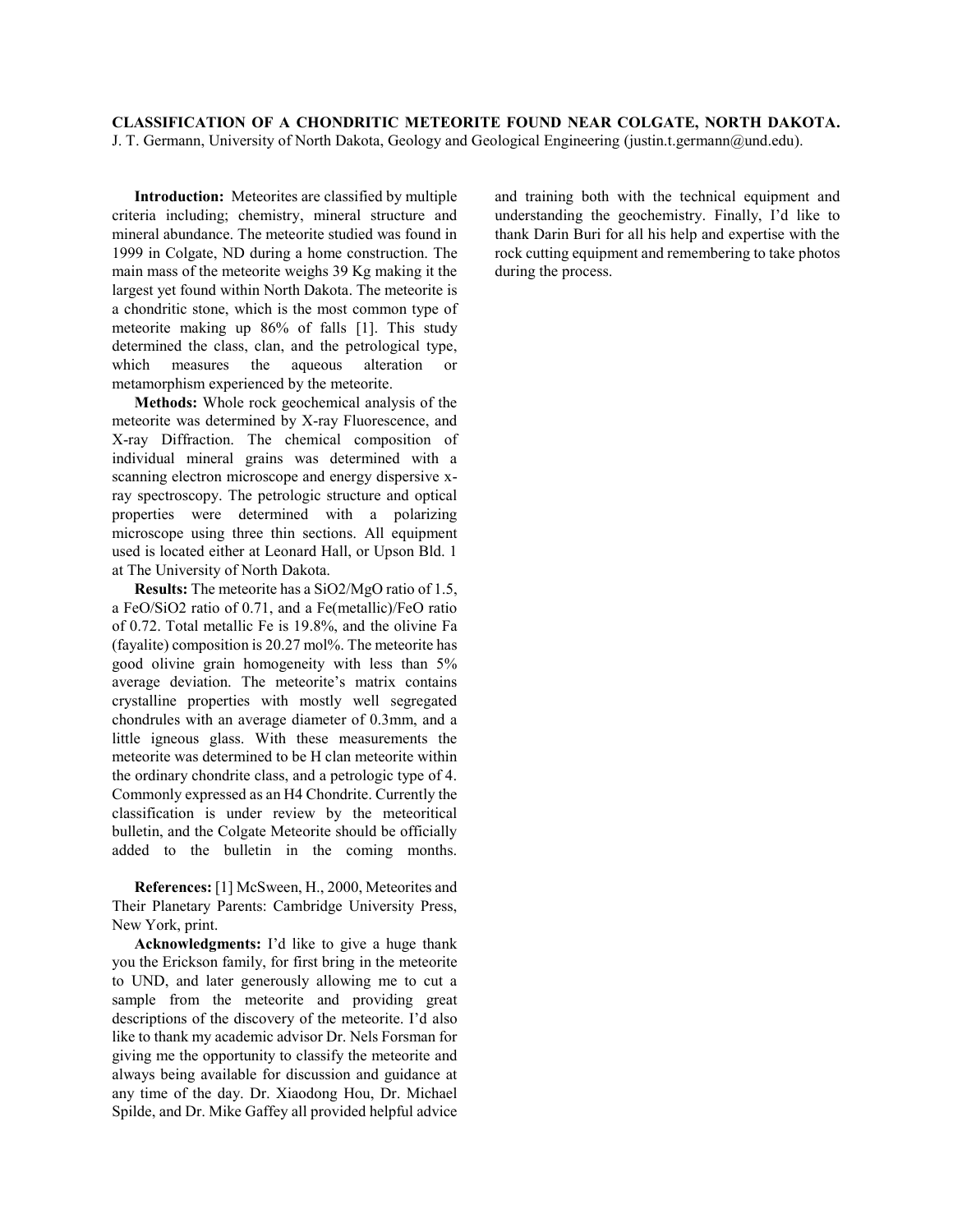**PILOT-SCALE DESIGN OF A LUNAR ILMENITE BENFICIATION PLANT.** P. Henson, University of North Dakota (UND), Space Studies Department, Clifford Hall Room 512, 4149 University Ave Stop 9008, Grand Forks, ND, 58202, peter.henson@ndus.edu

**Introduction:** As we settle on the Moon, it would be ideal if we could live the off land, using in-situ resource utilization (ISRU). Since launch costs are substantially dependent on payload mass, any payload mass we can avoid launching from Earth will save us in orders of magnitude on costs at the launchpad and will also reduce launch risk. This research is focused particularly on ISRU at the lunar surface. A suite of the Moon's ISRU chemical processes available is reported, and a deeper investigation into lunar mineral beneficiation is studied.

We now understand the Moon offers resources to support the major life support commodities. Lunar scientists have characterized the basalts, anorthites, and other minerals that make up the lunar surface. Likewise, a prestigious community of researchers has also demonstrated processing techniques for the extraction of oxygen, hydrogen,  $He<sup>3</sup>$ , and metals from lunar materials.

However, pilot-scale development and demonstration programs of these processes have been limited by a combination of lack of national commitment to lunar development and a lack of large quantities of feedstock materials.

The mineral ilmenite has been found to be a valuable mineral for its chemistry; including iron, titanium, and oxygen. For optimized efficiency, ilmenite should be separated from the gangue, or waste material, of the bulk lunar regolith. This research proposes a prototype beneficiation plant for the separation of the mineral ilmenite from a lunar regolith simulant by a means of electrostatic separation, using parallel plate electrodes.

# **References:**

[1] Trigwell, S. et. al (2013) Electrostatic beneficiation for lunar regolith: applications in in situ resource utilization. *Journal of Aerospace* Engineering. [2] *NASA SP-509: Space Resources, (3).*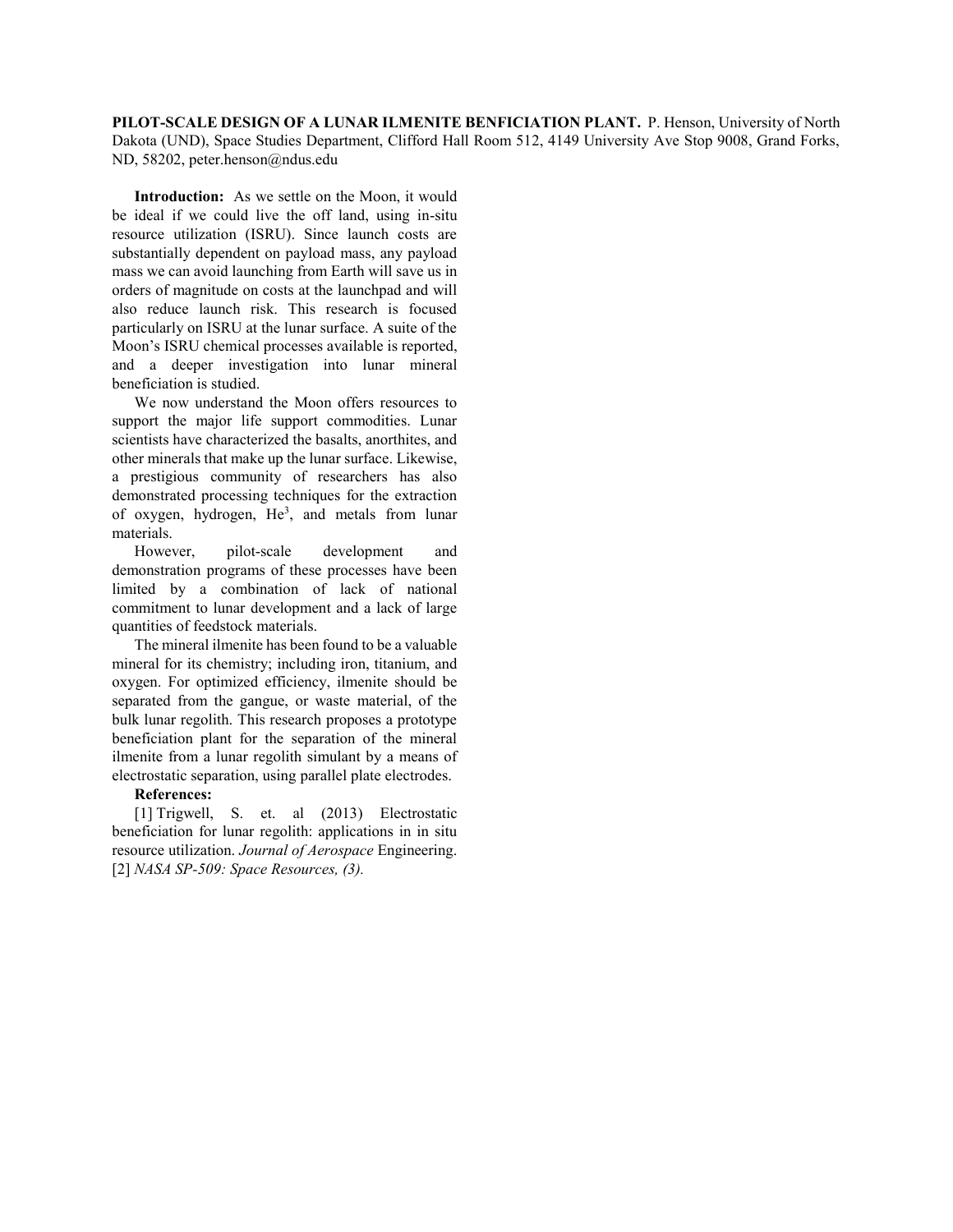# Rover Localization and Analog Astronaut Detection Using Machine Vision

Bradley Hoffmann *Space Studies University of North Dakota*

Pablo de León *Space Studies University of North Dakota*

*Abstract* — Human robotic teams in space exploration are becoming ever prevalent. Autonomous robotics can prove beneficial during human spaceflight and crewed planetary missions by offsetting task loads. A platform to aid in technology development regarding human-robotic interactions can be found through current crewed mockups and analog habitat mission studies. In this study the test bed of an Inflatable Lunar/Mars Analog Habitat (ILMAH) is utilized to develop and test an object detection machine vision algorithm for analog astronaut identification and rover localization using horizon features.

By applying Speed Up Robust Features (SURF) techniques for feature extraction in tandem to camera triangulation, accurate descriptions of an analog space suit, fiducial markers and the horizon have been identified. Through the use of SURF features and Random Sample Consensus (RANSAC), image stitching techniques were created to generate a 180° panoramic image of the analog habitat environment. Correlation of feature matching and object detection allowed for successful identification of an analog astronaut within the panoramic view of the habitat. A zerohorizon line was detected within the panorama allowing interpolation between the matched horizon pixel position. A corresponding pixel position value of the detected analog astronaut is quantified within the environment correlated to the 0 to 180° view. This angle will be used in future studies for autonomous rover movement.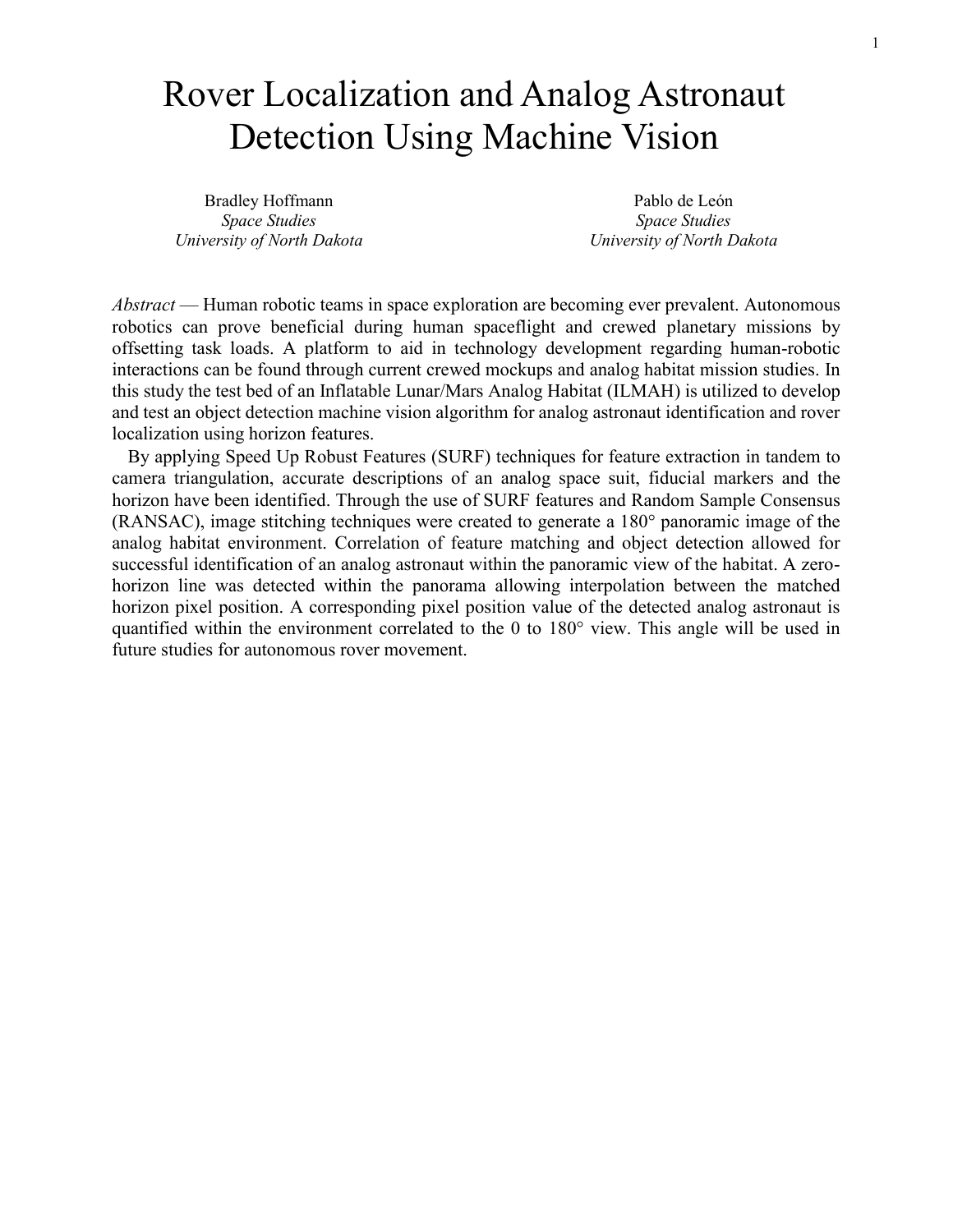# **Potential of Short-Arm Human Centrifuge for Mitigating Spaceflight induced Cardiovascular Deconditioning.**

Ajay K. Verma, University of North Dakota, (akverma7@outlook.com)

Performance of the human physiological system, on a day-to-day basis, is dependent on gravity. The absence of gravity, such as during long-duration spaceflight, causes a series of physiological changes (spaceflight adaptation). Change in posture from supine to standing challenges blood pressure homeostasis due to the gravity-induced displacement of blood volume away from the heart. However, via a series of reflex mechanisms, of which cardiovascular system is a key component, blood pressure is regulated. The cardiovascular adaptation to microgravity has a detrimental effect on blood pressure regulatory mechanisms. Accordingly, astronauts find maintaining blood pressure quiet challenging during upright stance on return to earth, which adversely affects their mobility. The success of future interplanetary missions is contingent on our ability design pertinent countermeasures to mitigate cardiovascular deconditioning to ascertain healthy life for astronauts on return to Earth. In this regards, short-arm human centrifuge (SAHC) can be promising given its capability to create artificial gravity and compact design which makes its application feasible during long-duration space flight. We compared the regulation of blood pressure during standing and artificial gravity (1-g and 2-g) created via short-arm human centrifuge. From 13 healthy participants continuous blood pressure was recorded, from which beat-by-beat heart rate and systolic blood pressure were derived. The statistical analysis highlighted that blood pressure regulatory mechanisms during standing was similar to 2-g created via SAHC. The findings of the study underscored the potential of SAHC towards mitigating the adverse effects of microgravity on cardiovascular performance.